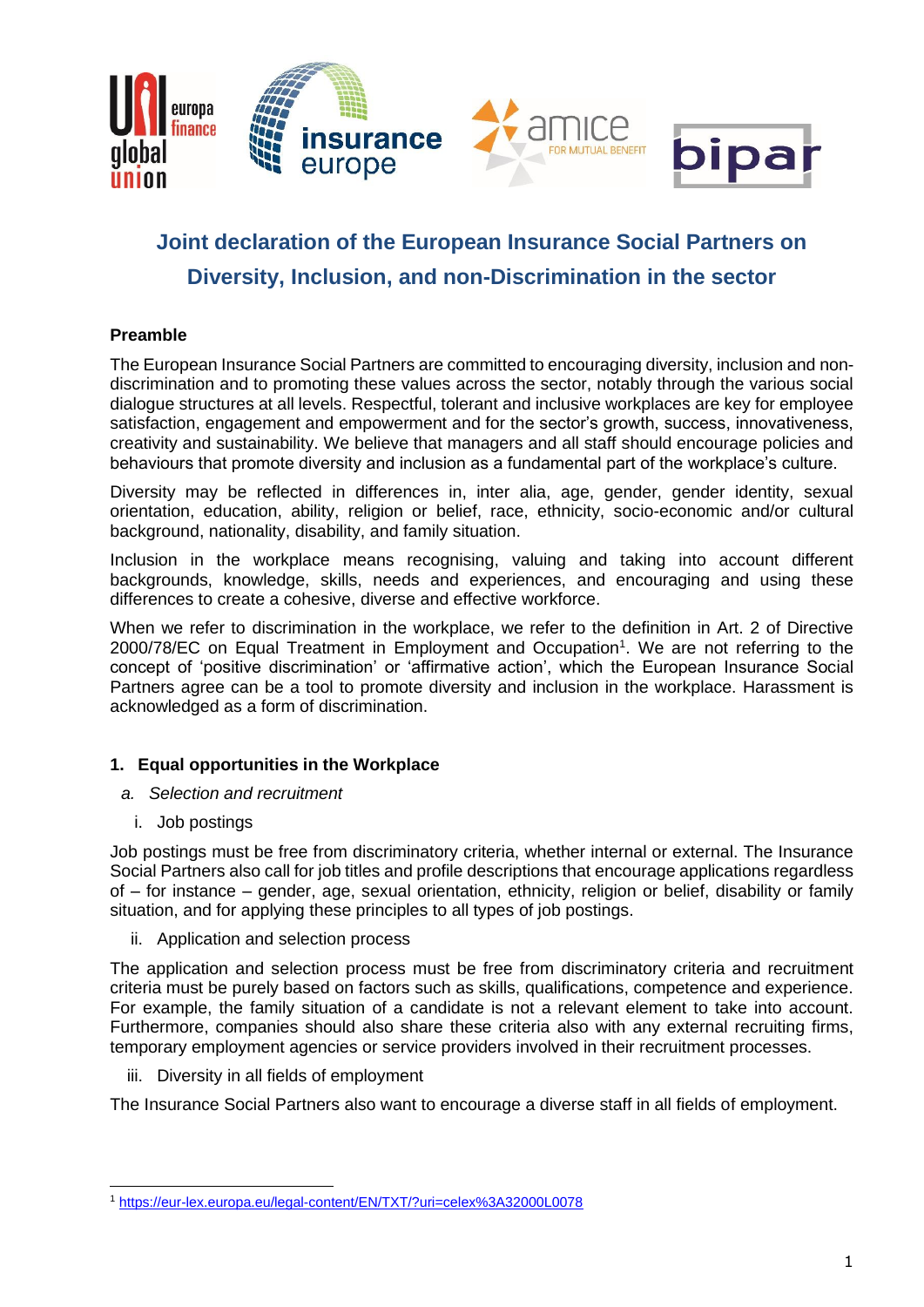For instance, the IT sector is still predominately male. As reported by the European Commission in a 2018 study<sup>2</sup>, there are overall fewer women than men who are taking up an IT-related education or job.

Companies in the insurance sector acknowledge the benefits of a diverse staff in all fields. To further increase diversity and inclusion, possible company-based measures would benefit from broader institutional and societal efforts in order to drive the necessary cultural changes.

# *b. Equal Pay*

The European insurance social partners agree that the principle of equal pay for work of equal value must be implemented in full, in so far as it has not yet been implemented. Under no circumstances shall remuneration be based on the gender of the person recruited, in accordance with the applicable EU law<sup>3</sup> and the Universal Declaration of Human Rights. Wage transparency measures can help promote equal pay. As an example, company-based policies that require remuneration to be based on objective criteria, such as duties and performance, can be valuable tools for equal pay, combined with the dissemination of these policies among managers and employees. The European insurance social partners emphasise the central role that collective bargaining agreements can play in guaranteeing non-discriminatory wage systems. Collective bargaining can be a powerful means to reduce the gender pay gap and promote the principle of equal pay for work of equal value. In this regard, the correct application of collective-bargaining provisions must be a prerequisite.

## *c. Training*

## i. Equal access to training

The European Insurance Social Partners encourage equal access to training for all employees, according to each worker's needs, taking into account the nature of their tasks and irrespective of factors such as gender, age, sexual orientation, ethnicity, religion or belief, disability or family situation. To ensure equal opportunities as regards skills development, it is important for employees to be kept informed in a transparent and timely manner about available training opportunities and they should be ready and available to take part in them. To ensure that as many employees as possible can take part in training opportunities, these should, as far as possible and particularly when it relates to the requirements of the position, be provided during working hours, in accordance with national and collective agreements.

ii. Specific training on diversity, inclusion and non-discrimination

Effective implementation of equal opportunities, diversity, inclusion and non-discrimination in the workplace may also require cultural shifts on any out-dated and negative collective perceptions and stereotypes. As such, on a case-by-case basis and where pertinent, the relevant social partners (including at the company level) could develop and put in place strategies and specific trainings to raise awareness of the issue and of the structures and mechanisms needed in order to achieve and continuously foster equality, diversity, inclusion and non-discrimination in the workplace.

Moreover, special attention should be paid to such training for employees who are taking up management responsibilities.

<sup>2</sup> 7 March 2018: Increase in gender gap in the digital sector – Study on Women in the Digital Age - [https://digital](https://digital-strategy.ec.europa.eu/en/library/increase-gender-gap-digital-sector-study-women-digital-age)[strategy.ec.europa.eu/en/library/increase-gender-gap-digital-sector-study-women-digital-age](https://digital-strategy.ec.europa.eu/en/library/increase-gender-gap-digital-sector-study-women-digital-age)

<sup>3</sup> Including a possible future EU Pay Transparency Directive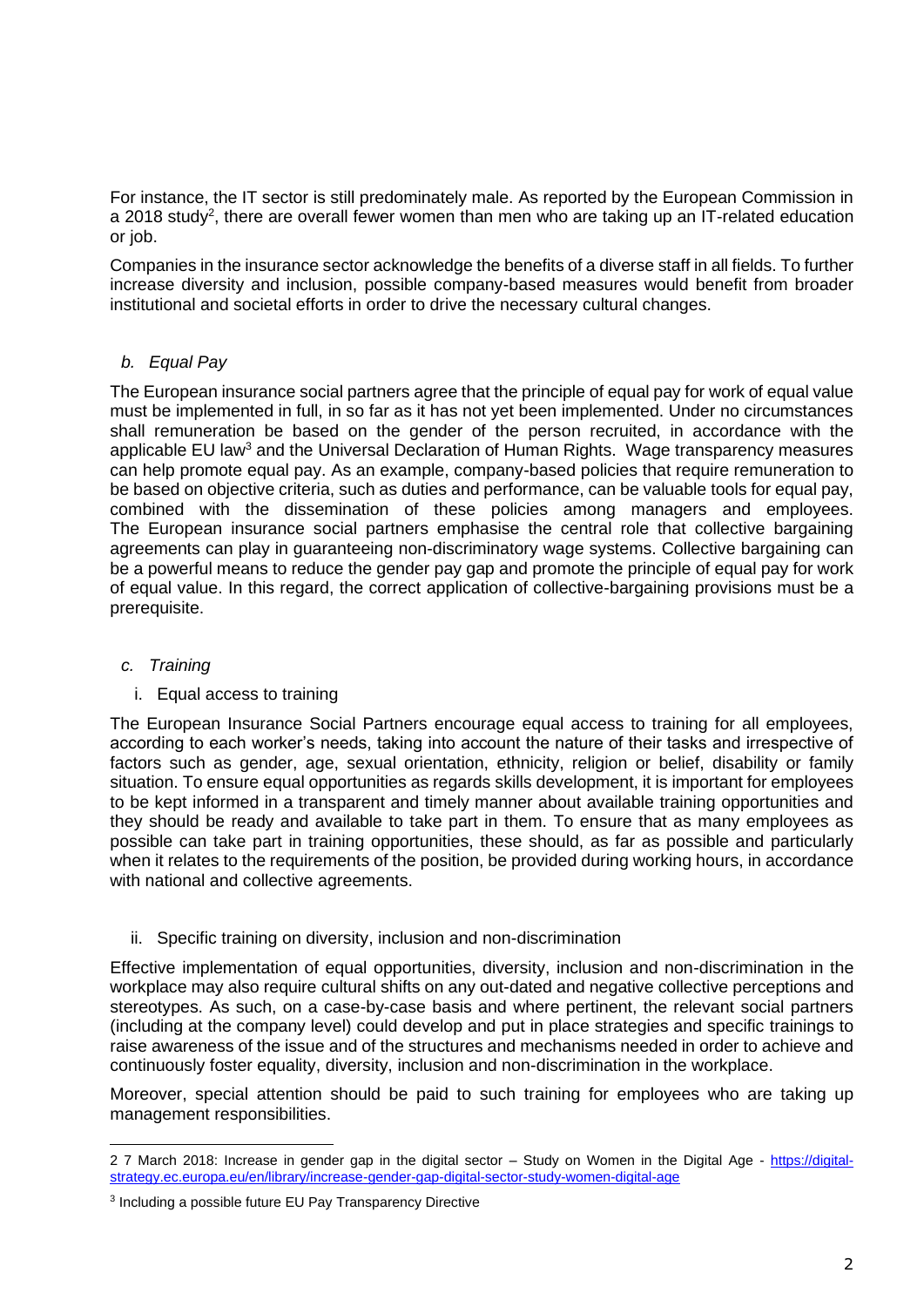## *d. Promotion and career development*

The European Insurance Social Partners highlight the importance of diversity and inclusion when offering employees equal access to career and development opportunities, as well as access to positions across all levels of responsibility, including the highest. Targeted measures to promote access to leadership positions for all employees could be a relevant tool. In this regard, the establishment of company-based measures and targets have proven to be useful in promoting diversity and inclusion in the sector.

The criteria for professional evaluation and development, career guidance and detection of internal potentials must respect equal opportunities and the values of diversity and inclusion. These principles are also relevant to any changes in working conditions, social benefits, termination of employment contracts and any other matter which has an influence on working life.

# **2. Diversity and Inclusion in the Workplace**

## *a. Measures to prevent all forms of discrimination against protected groups*

The European Insurance Social Partners agree that measures to prevent discrimination against all existing protected groups (including LGBTI+, trans and intersex workers, older employees, employees with disabilities, etc) should be an integral part of company culture and policy. A key element is to promote a safe and inclusive work environment where diversity is regarded as a source of enrichment and where the rights of protected groups are fully respected.

## *b. Measures to promote diversity and inclusion*

The European Insurance Social Partners encourage companies to base their diversity and inclusion policies on the key principle of valuing each individual and respecting differences and cultural diversity through both global and local measures and at all levels in the company. In addition, it is crucial to promote a working environment in which all employees are treated with respect and dignity and are not subject to discrimination.

The European Insurance Social Partners also encourage the principle of diversity to be considered by senior management boards and supervisory committees and promoted prominently in company periodicals/annual reports.

#### *c. Measures to include and support employees with disabilities*

The European Insurance Social Partners encourage measures to promote, include and integrate people with disabilities in the workplace by seeking out the best talent in a varied and inclusive environment, bearing in mind employment, recruitment, retention, equal treatment, career development, accessibility and confidentiality.

In the event of the occurrence or development of a disability, it is important to seek the most appropriate solutions with regard to the adjustment of the workstation or employment.

#### *d. Measures to include and support older employees*

The European Insurance Social Partners also encourage different age groups to be acknowledged in diversity, inclusion and non-discrimination strategies and activities. In all life situations, age should not be an obstacle. The social partners also refer to our 2016 joint declaration on the demographic challenges in the European insurance sector highlighting measures to ensure a good and inclusive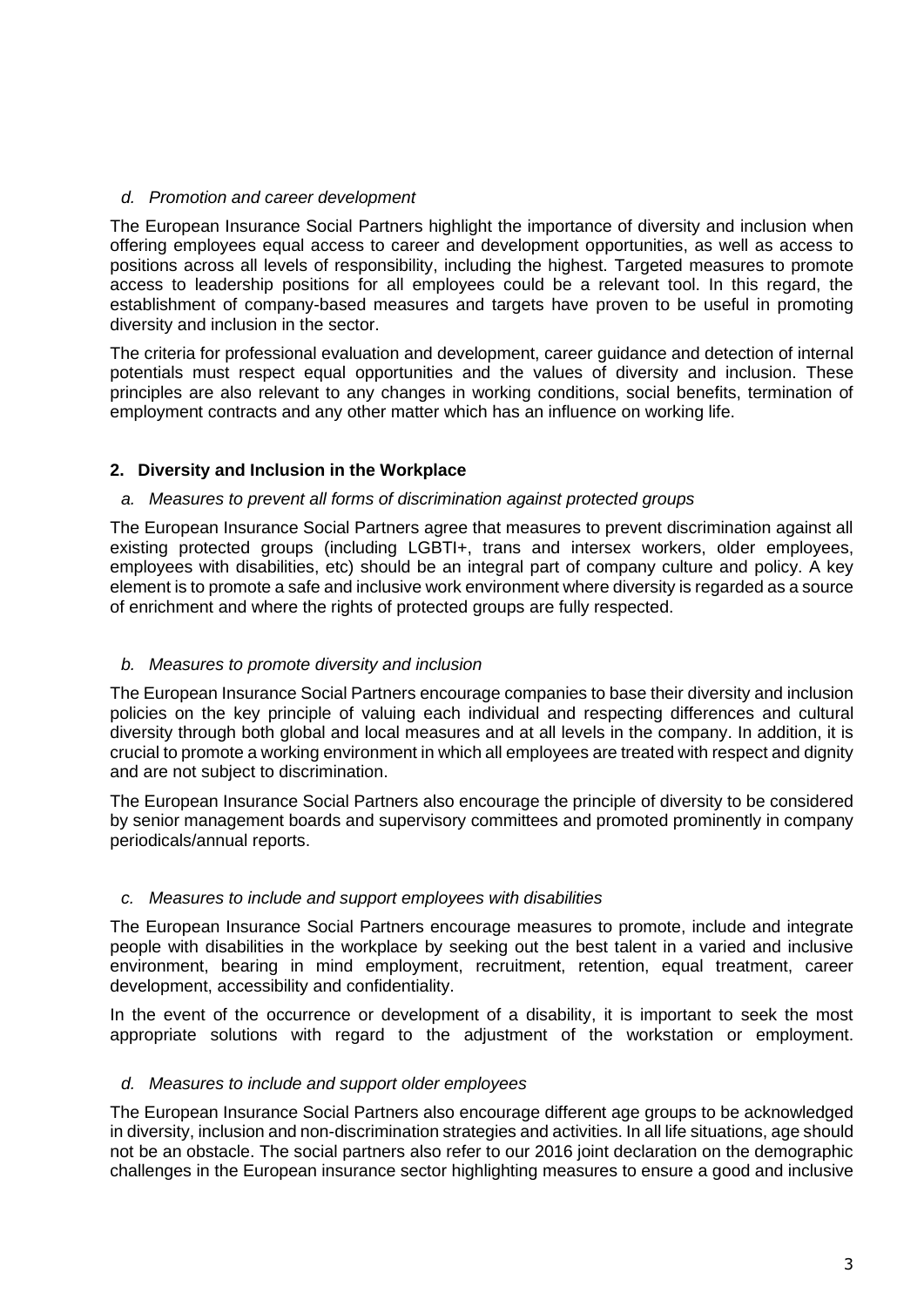working environment for older employees. This declaration identifies the following areas as especially relevant:

- Work/life-balance
- Qualification and lifelong learning
- Health and safety at work

#### **3. Fighting discrimination**

The European Insurance Social Partners will, in accordance with applicable laws, promote and support initiatives to:

- combat any form of discrimination (including harassment) and protect any employee who has been the victim of such;
- continue to raise awareness at all levels about equality, diversity, inclusion and nondiscrimination in the workplace;
- promote actions aimed at ensuring fair and equitable working conditions<sup>4</sup> combatting negative stereotypes and treating everyone with respect and dignity.

Preventing all forms of harassment is a prerequisite for creating a safe and inclusive working environment. The European Insurance Social Partners are committed to supporting and promoting a harassment-free corporate culture, workplace and working conditions, in which all employees are treated with dignity and respect, and are protected from all forms of work-related violence, abuse and harassment.

Preventing and combating all forms of psychological and sexual harassment is essential, and antiharassment policies must be brought to the attention of all employees. These could also include trainings on the different tools and mechanisms available to prevent violence and harassment in the workplace and to assess psychosocial risks.

When harassment is identified, in addition to implementing appropriate measures designed to bring an immediate end to the situation, it is important that the victim is offered information on relevant support.

No employee, trainee or intern shall be sanctioned or dismissed for having been subjected to or refusing to be subjected to acts of discrimination or for having witnessed and/or reported such acts.

#### **Implementing and monitoring the joint declaration**

To continue building on the work already achieved, the European Insurance Social Partners would like to continue exchanging on the topics of diversity, inclusion and non-discrimination in the sector in their European sectoral social dialogue committee, taking due account of existing statistics<sup>5</sup> and other relevant developments, and to maintain the topic on their future work programmes.

The Social Partners also encourage the European Commission to promote the translation of the Joint Declaration into all EU languages to facilitate its dissemination, visibility and take-up.

<sup>4</sup> Referring also to the European Insurance Social Partners' [Joint Declaration on](https://uniglobalunion.sharepoint.com/sites/UNIeuropaStaffmeetings/SectorGroups/Finance/Social%20Dialogue/Insurance/Diversity%20JD/JD/(https:/ec.europa.eu/social/main.jsp?catId=521&langId=en&agreementId=5405) Telework (2015) and including the recognition therein of "the importance of ensuring a good work-life balance"

<sup>5</sup> Such as the European Institute for Gender Equality Index:<https://eige.europa.eu/gender-equality-index/2020>